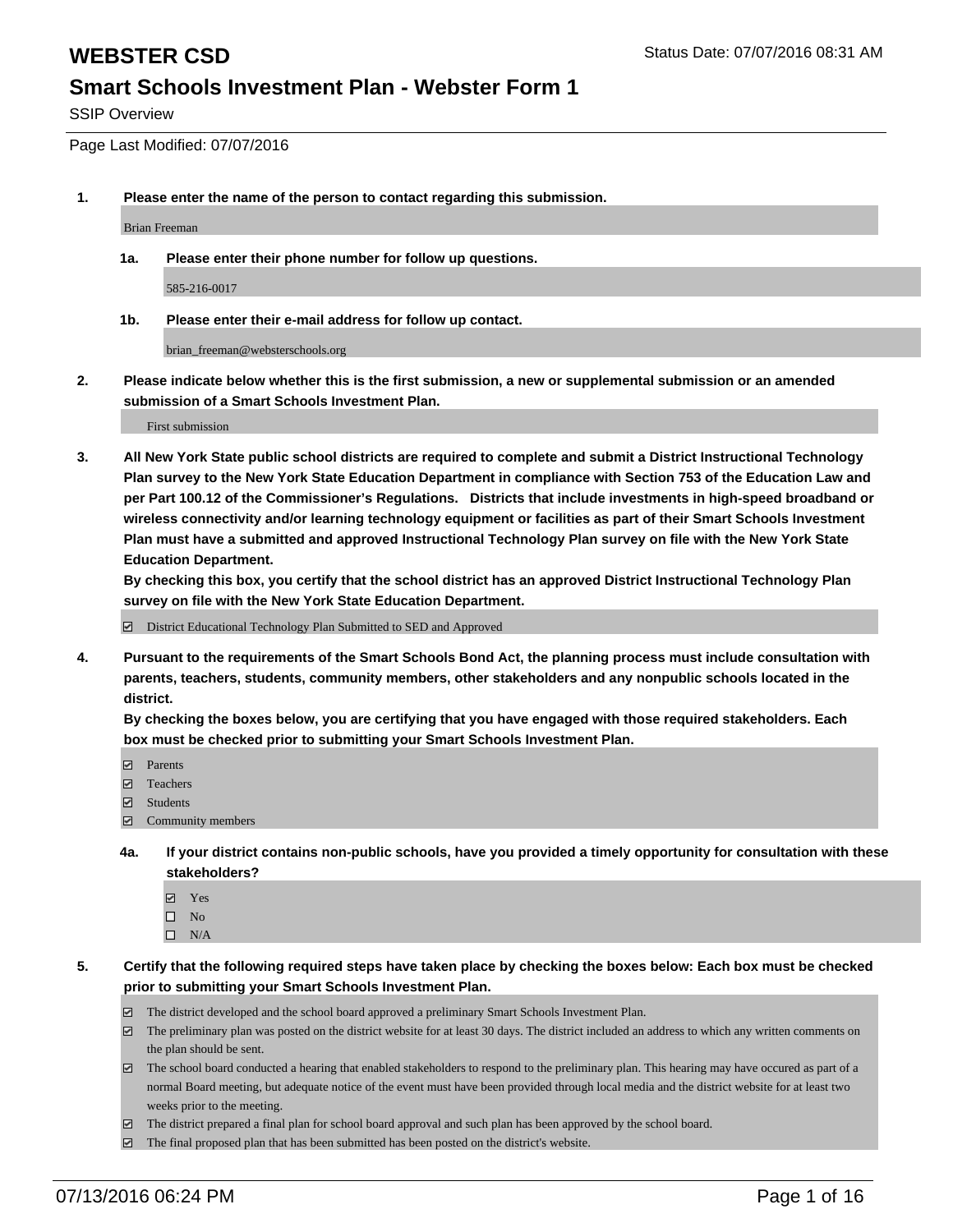SSIP Overview

Page Last Modified: 07/07/2016

**5a. Please upload the proposed Smart Schools Investment Plan (SSIP) that was posted on the district's website. Note that this should be different than your recently submitted Educational Technology Survey. The Final SSIP, as approved by the School Board, should also be posted on the website and remain there during the course of the projects contained therein.**

Webster CSD SmartBond Plan Draft.pdf

**6. Please enter an estimate of the total number of students and staff that will benefit from this Smart Schools Investment Plan based on the cumulative projects submitted to date.**

8,600

**7. An LEA/School District may partner with one or more other LEA/School Districts to form a consortium to pool Smart Schools Bond Act funds for a project that meets all other Smart School Bond Act requirements. Each school district participating in the consortium will need to file an approved Smart Schools Investment Plan for the project and submit a signed Memorandum of Understanding that sets forth the details of the consortium including the roles of each respective district.**

 $\Box$  The district plans to participate in a consortium to partner with other school district(s) to implement a Smart Schools project.

### **8. Please enter the name and 6-digit SED Code for each LEA/School District participating in the Consortium.**

| <b>Partner LEA/District</b> | <b>ISED BEDS Code</b> |
|-----------------------------|-----------------------|
| (No Response)               | (No Response)         |

**9. Please upload a signed Memorandum of Understanding with all of the participating Consortium partners.**

(No Response)

**10. Your district's Smart Schools Bond Act Allocation is:**

\$4,432,162

**11. Enter the budget sub-allocations by category that you are submitting for approval at this time. If you are not budgeting SSBA funds for a category, please enter 0 (zero.) If the value entered is \$0, you will not be required to complete that survey question.**

|                                       | Sub-         |
|---------------------------------------|--------------|
|                                       | Allocations  |
| School Connectivity                   | 2,811,222    |
| Connectivity Projects for Communities | $\Omega$     |
| Classroom Technology                  | Û            |
| Pre-Kindergarten Classrooms           |              |
| Replace Transportable Classrooms      |              |
| High-Tech Security Features           | 1,163,029    |
| <b>Totals:</b>                        | 3,974,251.00 |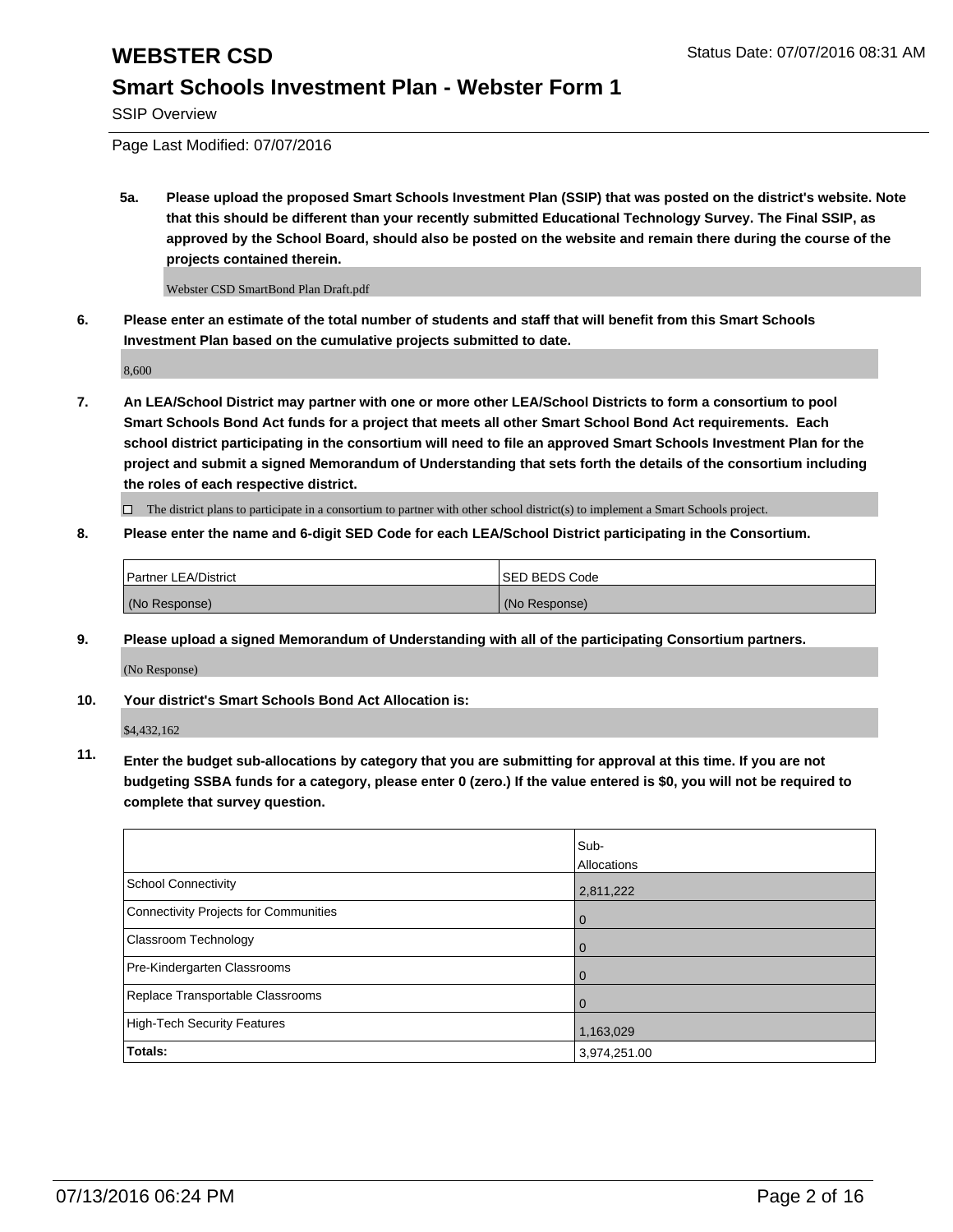School Connectivity

Page Last Modified: 06/28/2016

- **1. In order for students and faculty to receive the maximum benefit from the technology made available under the Smart Schools Bond Act, their school buildings must possess sufficient connectivity infrastructure to ensure that devices can be used during the school day. Smart Schools Investment Plans must demonstrate that:**
	- **sufficient infrastructure that meets the Federal Communications Commission's 100 Mbps per 1,000 students standard currently exists in the buildings where new devices will be deployed, or**
	- **is a planned use of a portion of Smart Schools Bond Act funds, or**
	- **is under development through another funding source.**

**Smart Schools Bond Act funds used for technology infrastructure or classroom technology investments must increase the number of school buildings that meet or exceed the minimum speed standard of 100 Mbps per 1,000 students and staff within 12 months. This standard may be met on either a contracted 24/7 firm service or a "burstable" capability. If the standard is met under the burstable criteria, it must be:**

**1. Specifically codified in a service contract with a provider, and**

**2. Guaranteed to be available to all students and devices as needed, particularly during periods of high demand, such as computer-based testing (CBT) periods.**

**Please describe how your district already meets or is planning to meet this standard within 12 months of plan submission.**

- As a district, Webster currently exceeds the federal standards of 100 Mbps per 1000 students. The district currently has 110000 Mbps (10gb) 1. within the district for connectivity from the WAN and LAN. Webster currently exceeds the minimum standard of connectivity in all eleven school buildings.
- **1a. If a district believes that it will be impossible to meet this standard within 12 months, it may apply for a waiver of this requirement, as described on the Smart Schools website. The waiver must be filed and approved by SED prior to submitting this survey.**
	- $\Box$  By checking this box, you are certifying that the school district has an approved waiver of this requirement on file with the New York State Education Department.

### **2. Connectivity Speed Calculator (Required)**

|                         | l Number of<br><b>Students</b> | Multiply by<br>100 Kbps | Divide by 1000 Current Speed<br>to Convert to<br>Required<br>Speed in Mb | l in Mb | <b>Expected</b><br>Speed to be<br>Attained Within   Required<br>12 Months | <b>Expected Date</b><br><b>When</b><br>Speed Will be<br>l Met |
|-------------------------|--------------------------------|-------------------------|--------------------------------------------------------------------------|---------|---------------------------------------------------------------------------|---------------------------------------------------------------|
| <b>Calculated Speed</b> | 8.668                          | 866,800                 | 866.8                                                                    | 110,000 | <b>Currently</b>                                                          | Currently                                                     |

### **3. Describe how you intend to use Smart Schools Bond Act funds for high-speed broadband and/or wireless connectivity projects in school buildings.**

1. The district intends to expand on overall structure of the Webster Central School District to add density and capacity for continuous coverage for all student and staff devices to provide the highest level of access to resources to support rigorous learning. This work will be completed by adding additional wired switches and network ports to our current platform to increase the overall number of wireless access points throughout each building for increased coverage. The district intends to replace aging wireless access points and add additional wireless access points to all buildings where coverage is limited or slow. The district also intends to boost server capacity across all buildings, upgrade wiring into classrooms as well. Currently, Klem South and Klem North are connected to one server unit; this project will separate the two, as well as the same scenario that is at Plank North and Plank South. The district is also going to repurpose classroom space for distance learning capabilities.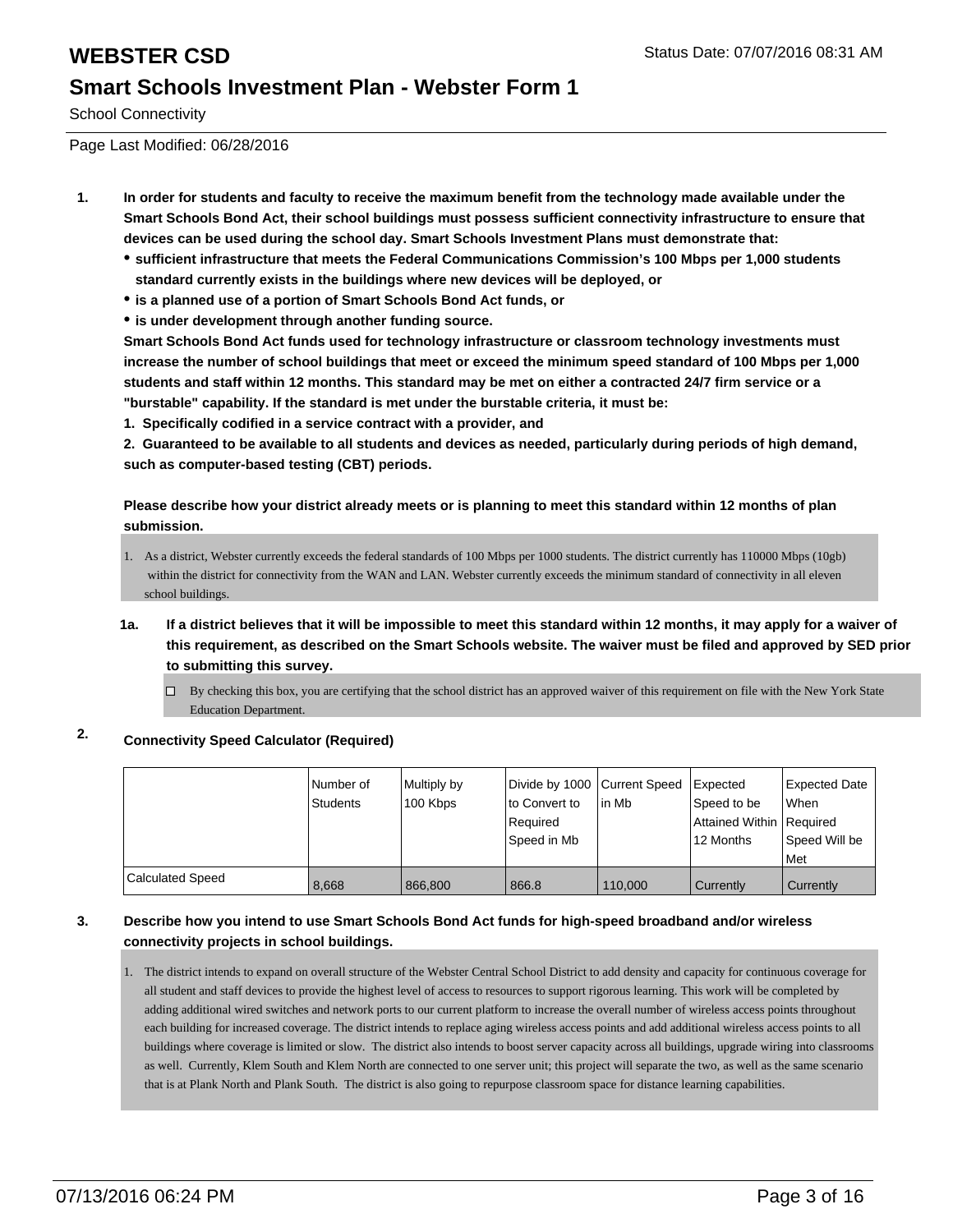School Connectivity

Page Last Modified: 06/28/2016

**4. Describe the linkage between the district's District Instructional Technology Plan and the proposed projects. (There should be a link between your response to this question and your response to Question 1 in Part E. Curriculum and Instruction "What are the district's plans to use digital connectivity and technology to improve teaching and learning?)**

As a district, we are looking to incorporate the practice of differentiating instruction helps teachers address rigorous standards while responding to the individual needs of students. Through the use of digital connectivity and technology, we want to provide our students and teachers the access to differentiated learning opportunities. Through digital connectivity and technology, we want our teachers to focus on essential skills in each content area, be responsive to individual differences, incorporate assessment into instruction, and provide students with multiple opportunities to personalize and leverage their learning. Overall, we want teachers to determine the most appropriate time in instruction to incorporate technology and digital connectivity to leverage student learning.

**5. If the district wishes to have students and staff access the Internet from wireless devices within the school building, or in close proximity to it, it must first ensure that it has a robust Wi-Fi network in place that has sufficient bandwidth to meet user demand.**

**Please describe how you have quantified this demand and how you plan to meet this demand.**

- 1. The district has engaged Annese & Associates to perform a complete analysis of the district's current network and access points. They performed the original wireless network study several years ago and are familiar with the building layouts and network to perform this work.
- **6. As indicated on Page 5 of the guidance, the Office of Facilities Planning will have to conduct a preliminary review of all capital projects, including connectivity projects.**

| Project Number        |  |
|-----------------------|--|
| 26-19-01-06-7-999-SB1 |  |
| 26-19-01-06-7-999-002 |  |

**7. Certain high-tech security and connectivity infrastructure projects may be eligible for an expedited review process as determined by the Office of Facilities Planning.**

**Was your project deemed eligible for streamlined review?**

Yes

**7a. Districts that choose the Streamlined Review Process will be required to certify that they have reviewed all installations with their licensed architect or engineer of record and provide that person's name and license number. The licensed professional must review the products and proposed method of installation prior to implementation and review the work during and after completion in order to affirm that the work was codecompliant, if requested.**

 $\Box$  I certify that I have reviewed all installations with a licensed architect or engineer of record.

**8. Include the name and license number of the architect or engineer of record.**

| <sup>'</sup> Name        | License Number |
|--------------------------|----------------|
| Victor J. Tomaselli, AIA | 17193          |

**9. If you are submitting an allocation for School Connectivity complete this table. Note that the calculated Total at the bottom of the table must equal the Total allocation for this category that you entered in the SSIP Overview overall budget.**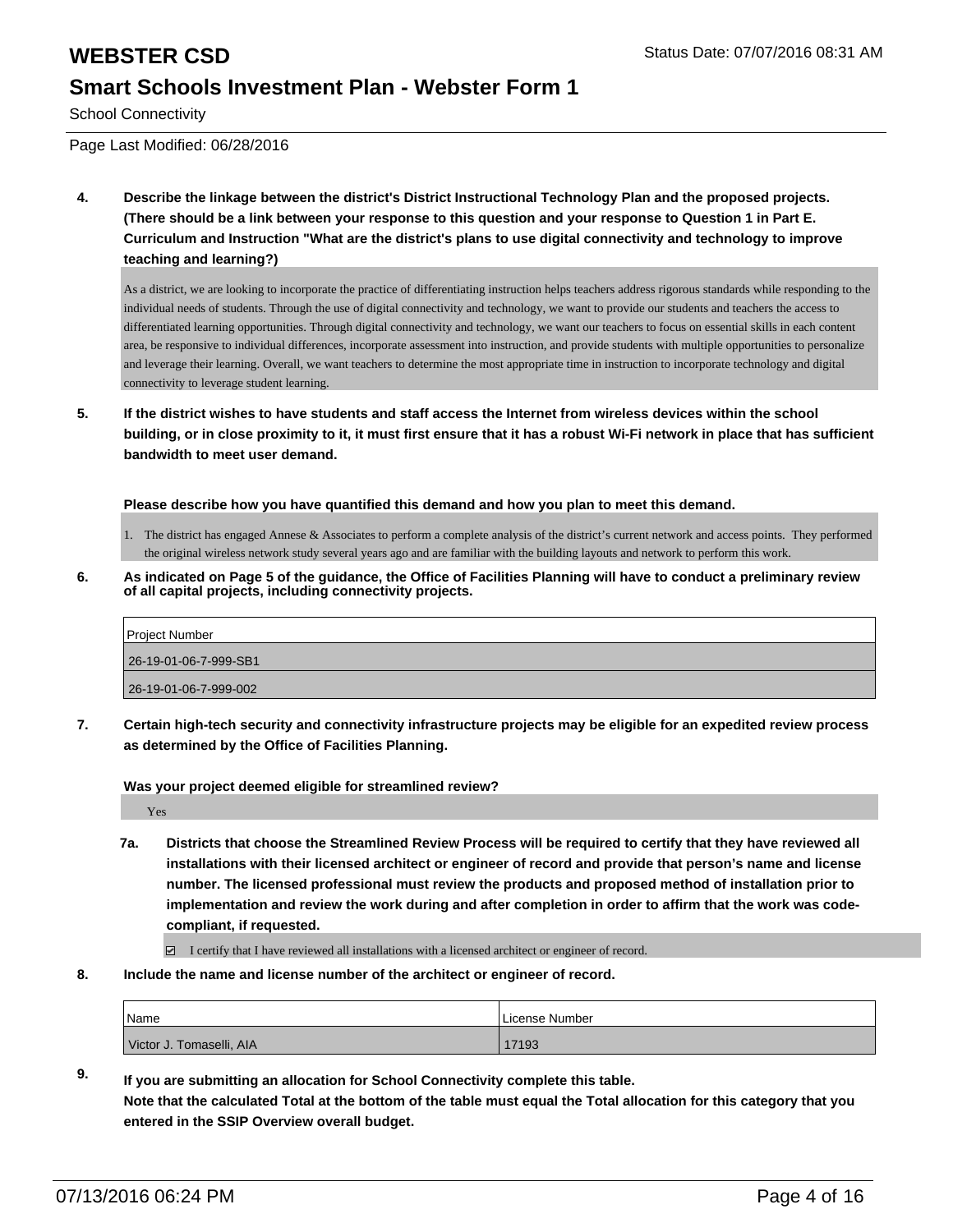School Connectivity

Page Last Modified: 06/28/2016

|                                            | Sub-          |
|--------------------------------------------|---------------|
|                                            | Allocation    |
| Network/Access Costs                       | 2,528,142     |
| <b>Outside Plant Costs</b>                 | l 0           |
| School Internal Connections and Components | 253,080       |
| <b>Professional Services</b>               | 30,000        |
| Testing                                    | (No Response) |
| Other Upfront Costs                        | (No Response) |
| <b>Other Costs</b>                         | (No Response) |
| Totals:                                    | 2,811,222.00  |

| Select the allowable expenditure<br>type.<br>Repeat to add another item under<br>each type. | Item to be purchased                                                              | Quantity       | Cost per Item | <b>Total Cost</b> |
|---------------------------------------------------------------------------------------------|-----------------------------------------------------------------------------------|----------------|---------------|-------------------|
| Network/Access Costs                                                                        | <b>Wireless Access Point Routers -</b><br>CISCO AIR-CAP3702I-A-K9                 | 2,000          | 1,008         | 2,016,000         |
| Network/Access Costs                                                                        | Switch - CISCO WS-C2960X-48FPD-L                                                  | 100            | 4,525         | 452,500           |
| Network/Access Costs                                                                        | Switch - CISCO WS-C3850-48P                                                       | $\overline{2}$ | 5,900         | 11,800            |
| Network/Access Costs                                                                        | Switch - CISCO WS-C4500X-32                                                       | $\overline{2}$ | 20,000        | 40,000            |
| Network/Access Costs                                                                        | Server Rack - Tripp Lite 42U Rack<br>Enclosure Server Cabinet 750mm<br>Extra Wide | 6              | 1,307         | 7,842             |
| <b>Connections/Components</b>                                                               | Cabling                                                                           | 500            | 340           | 170,000           |
| <b>Professional Services</b>                                                                | Annese and Associates Network Audit                                               | $\mathbf 1$    | 30,000        | 30,000            |
| <b>Connections/Components</b>                                                               | Connectors                                                                        | 2,300          | 5             | 11,500            |
| Connections/Components                                                                      | RCA-FF 'PEPPM 527029' REDCAT<br><b>ACCESS System</b>                              | 60             | 1,193         | 71,580            |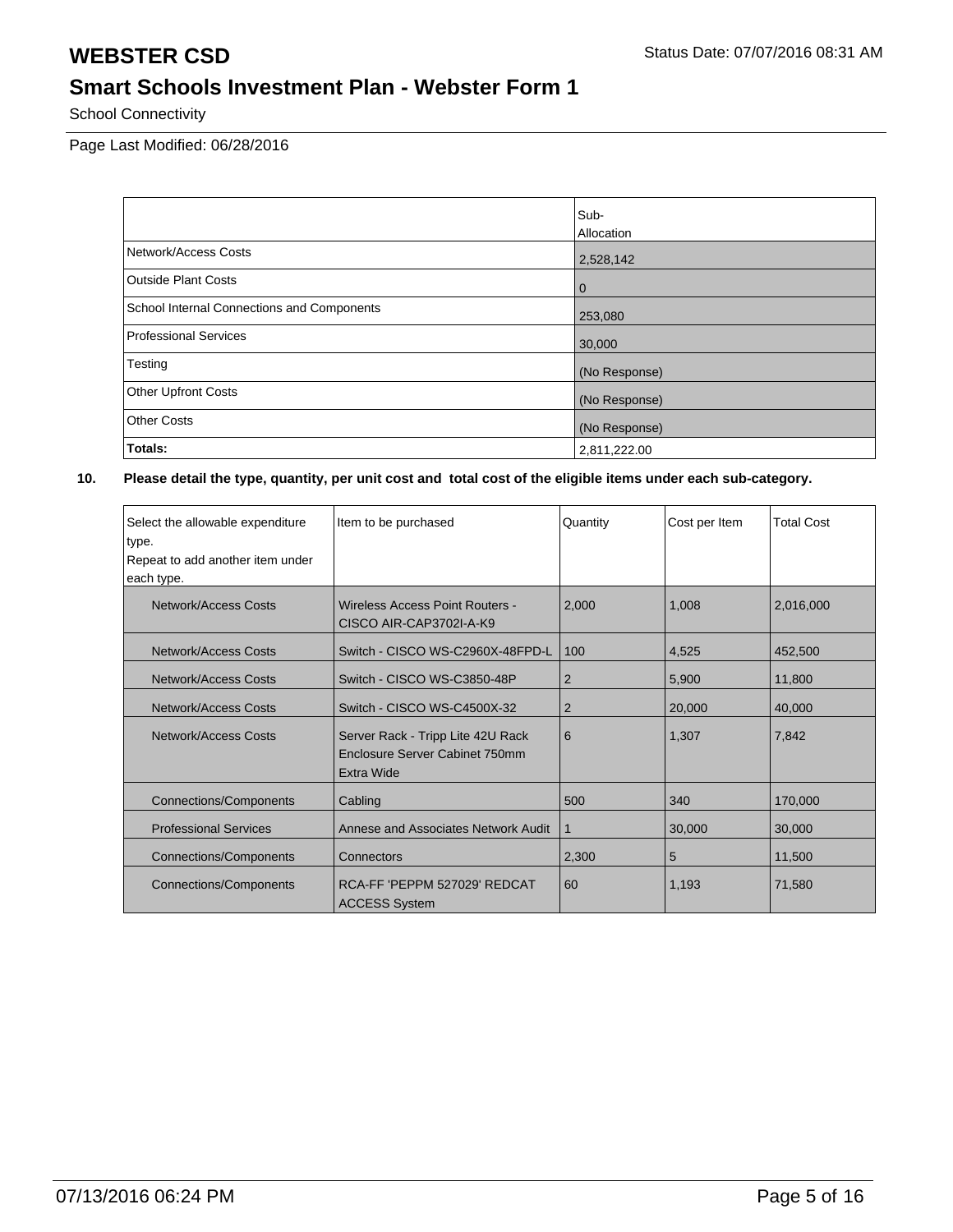Community Connectivity (Broadband and Wireless)

Page Last Modified: 06/27/2016

**1. Describe how you intend to use Smart Schools Bond Act funds for high-speed broadband and/or wireless connectivity projects in the community.**

Not Applicable

**2. Please describe how the proposed project(s) will promote student achievement and increase student and/or staff access to the Internet in a manner that enhances student learning and/or instruction outside of the school day and/or school building.**

Not Applicable

**3. Community connectivity projects must comply with all the necessary local building codes and regulations (building and related permits are not required prior to plan submission).**

 $\Box$  I certify that we will comply with all the necessary local building codes and regulations.

**4. Please describe the physical location of the proposed investment.**

Not Applicable

**5. Please provide the initial list of partners participating in the Community Connectivity Broadband Project, along with their Federal Tax Identification (Employer Identification) number.**

| Project Partners | <b>IFederal ID#</b> |
|------------------|---------------------|
| (No Response)    | (No Response)       |

**6. If you are submitting an allocation for Community Connectivity, complete this table. Note that the calculated Total at the bottom of the table must equal the Total allocation for this category that you**

**entered in the SSIP Overview overall budget.**

|                             | Sub-Allocation |
|-----------------------------|----------------|
| Network/Access Costs        | (No Response)  |
| Outside Plant Costs         | (No Response)  |
| <b>Tower Costs</b>          | (No Response)  |
| Customer Premises Equipment | (No Response)  |
| Professional Services       | (No Response)  |
| Testing                     | (No Response)  |
| Other Upfront Costs         | (No Response)  |
| Other Costs                 | (No Response)  |
| Totals:                     |                |

| Select the allowable expenditure | Item to be purchased | Quantity      | Cost per Item | <b>Total Cost</b> |
|----------------------------------|----------------------|---------------|---------------|-------------------|
| type.                            |                      |               |               |                   |
| Repeat to add another item under |                      |               |               |                   |
| each type.                       |                      |               |               |                   |
| (No Response)                    | (No Response)        | (No Response) | (No Response) | (No Response)     |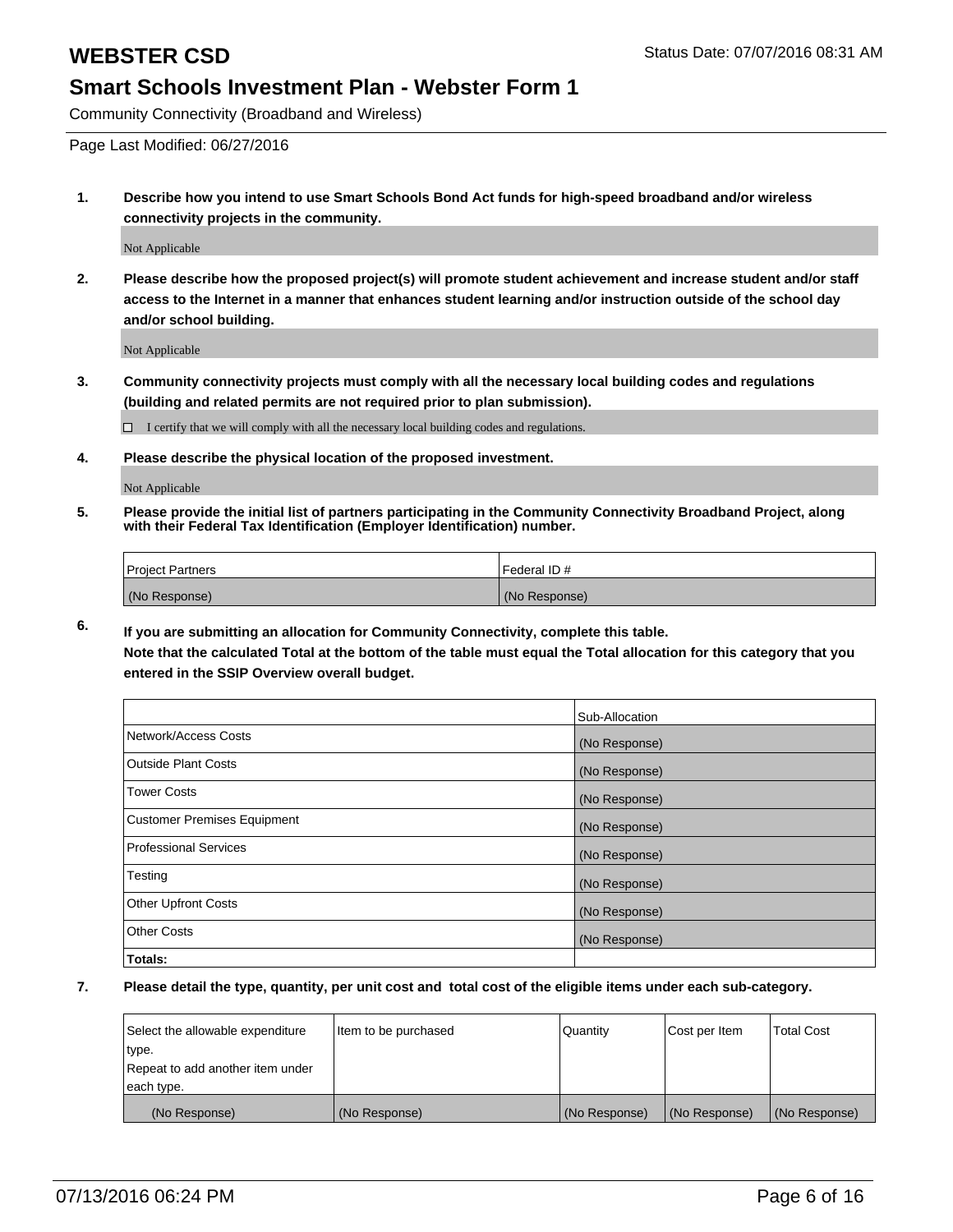Classroom Learning Technology

Page Last Modified: 06/27/2016

**1. In order for students and faculty to receive the maximum benefit from the technology made available under the Smart Schools Bond Act, their school buildings must possess sufficient connectivity infrastructure to ensure that devices can be used during the school day. Smart Schools Investment Plans must demonstrate that sufficient infrastructure that meets the Federal Communications Commission's 100 Mbps per 1,000 students standard currently exists in the buildings where new devices will be deployed, or is a planned use of a portion of Smart Schools Bond Act funds, or is under development through another funding source.**

**Smart Schools Bond Act funds used for technology infrastructure or classroom technology investments must increase the number of school buildings that meet or exceed the minimum speed standard of 100 Mbps per 1,000 students and staff within 12 months. This standard may be met on either a contracted 24/7 firm service or a "burstable" capability. If the standard is met under the burstable criteria, it must be:**

**1. Specifically codified in a service contract with a provider, and**

**2. Guaranteed to be available to all students and devices as needed, particularly during periods of high demand, such as computer-based testing (CBT) periods.**

**Please describe how your district already meets or is planning to meet this standard within 12 months of plan submission.**

Not Applicable

- **1a. If a district believes that it will be impossible to meet this standard within 12 months, it may apply for a waiver of this requirement, as described on the Smart Schools website. The waiver must be filed and approved by SED prior to submitting this survey.**
	- $\Box$  By checking this box, you are certifying that the school district has an approved waiver of this requirement on file with the New York State Education Department.
- **2. Connectivity Speed Calculator (Required)**

|                         | l Number of<br>Students | Multiply by<br>100 Kbps | Divide by 1000 Current Speed<br>to Convert to<br>l Reauired<br> Speed in Mb | lin Mb           | <b>Expected</b><br>Speed to be<br>Attained Within Required<br>12 Months | <b>Expected Date</b><br>l When<br>Speed Will be<br>l Met |
|-------------------------|-------------------------|-------------------------|-----------------------------------------------------------------------------|------------------|-------------------------------------------------------------------------|----------------------------------------------------------|
| <b>Calculated Speed</b> | (No<br>Response)        | (No Response)           | (No<br>Response)                                                            | (No<br>Response) | l (No<br>Response)                                                      | l (No<br>Response)                                       |

**3. If the district wishes to have students and staff access the Internet from wireless devices within the school building, or in close proximity to it, it must first ensure that it has a robust Wi-Fi network in place that has sufficient bandwidth to meet user demand.**

**Please describe how you have quantified this demand and how you plan to meet this demand.**

Not Applicable

**4. All New York State public school districts are required to complete and submit an Instructional Technology Plan survey to the New York State Education Department in compliance with Section 753 of the Education Law and per Part 100.12 of the Commissioner's Regulations.**

**Districts that include educational technology purchases as part of their Smart Schools Investment Plan must have a submitted and approved Instructional Technology Plan survey on file with the New York State Education Department.**

By checking this box, you are certifying that the school district has an approved Instructional Technology Plan survey on file with the New York State Education Department.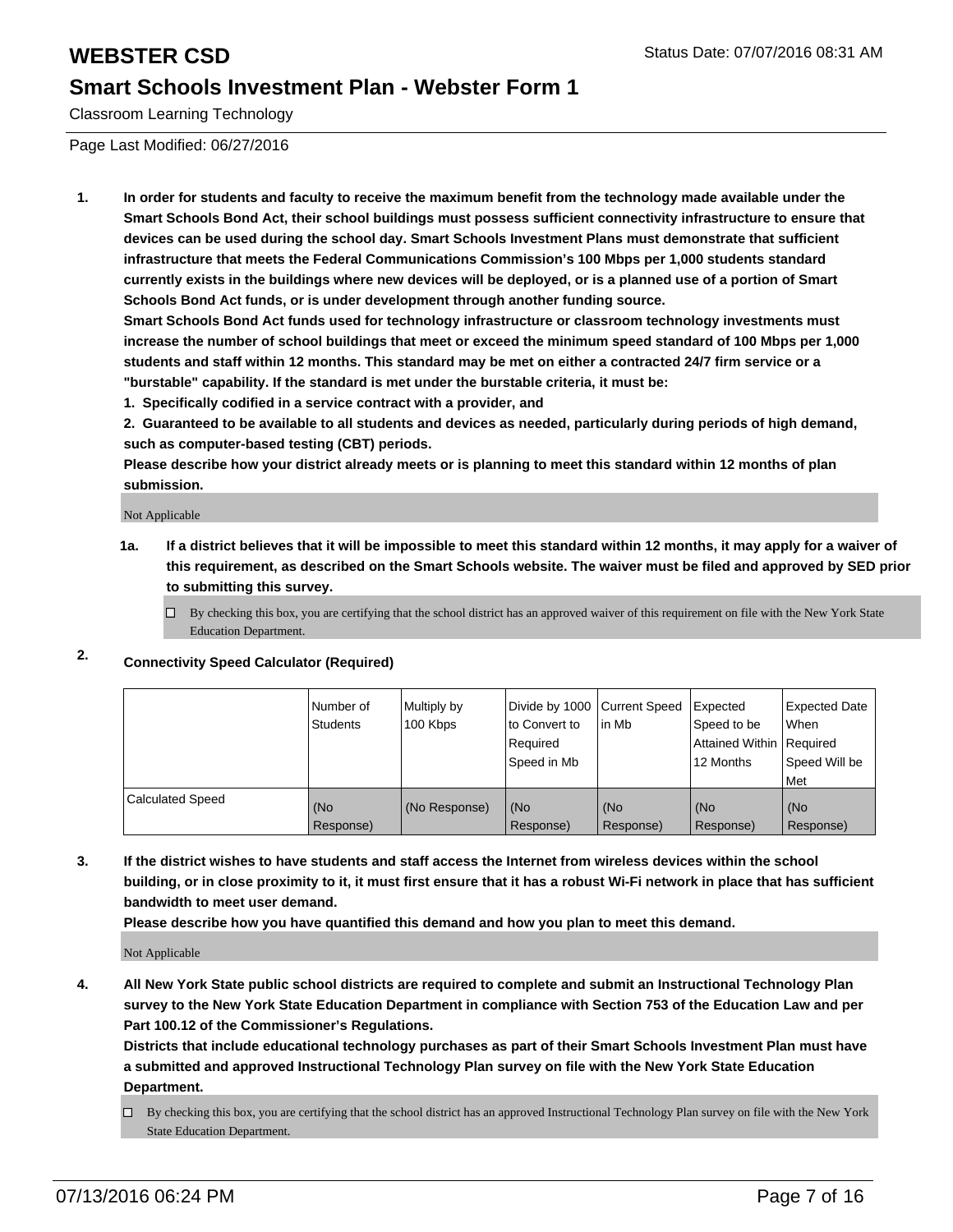Classroom Learning Technology

Page Last Modified: 06/27/2016

**5. Describe the devices you intend to purchase and their compatibility with existing or planned platforms or systems. Specifically address the adequacy of each facility's electrical, HVAC and other infrastructure necessary to install and support the operation of the planned technology.**

Not Applicable

- **6. Describe how the proposed technology purchases will:**
	- **> enhance differentiated instruction;**
	- **> expand student learning inside and outside the classroom;**
	- **> benefit students with disabilities and English language learners; and**
	- **> contribute to the reduction of other learning gaps that have been identified within the district.**

**The expectation is that districts will place a priority on addressing the needs of students who struggle to succeed in a rigorous curriculum. Responses in this section should specifically address this concern and align with the district's Instructional Technology Plan (in particular Question 2 of E. Curriculum and Instruction: "Does the district's instructional technology plan address the needs of students with disabilities to ensure equitable access to instruction, materials and assessments?" and Question 3 of the same section: "Does the district's instructional technology plan address the provision of assistive technology specifically for students with disabilities to ensure access to and participation in the general curriculum?"**

Not Applicable

**7. Where appropriate, describe how the proposed technology purchases will enhance ongoing communication with parents and other stakeholders and help the district facilitate technology-based regional partnerships, including distance learning and other efforts.**

Not Applicable

**8. Describe the district's plan to provide professional development to ensure that administrators, teachers and staff can employ the technology purchased to enhance instruction successfully.**

**Note: This response should be aligned and expanded upon in accordance with your district's response to Question 1 of F. Professional Development of your Instructional Technology Plan: "Please provide a summary of professional development offered to teachers and staff, for the time period covered by this plan, to support technology to enhance teaching and learning. Please include topics, audience and method of delivery within your summary."**

Not Applicable

- **9. Districts must contact the SUNY/CUNY teacher preparation program that supplies the largest number of the district's new teachers to request advice on innovative uses and best practices at the intersection of pedagogy and educational technology.**
	- $\Box$  By checking this box, you certify that you have contacted the SUNY/CUNY teacher preparation program that supplies the largest number of your new teachers to request advice on these issues.
- **10. A district whose Smart Schools Investment Plan proposes the purchase of technology devices and other hardware must account for nonpublic schools in the district.**

**Are there nonpublic schools within your school district?**

Yes  $\hfill \square$  No

**11. Nonpublic Classroom Technology Loan Calculator**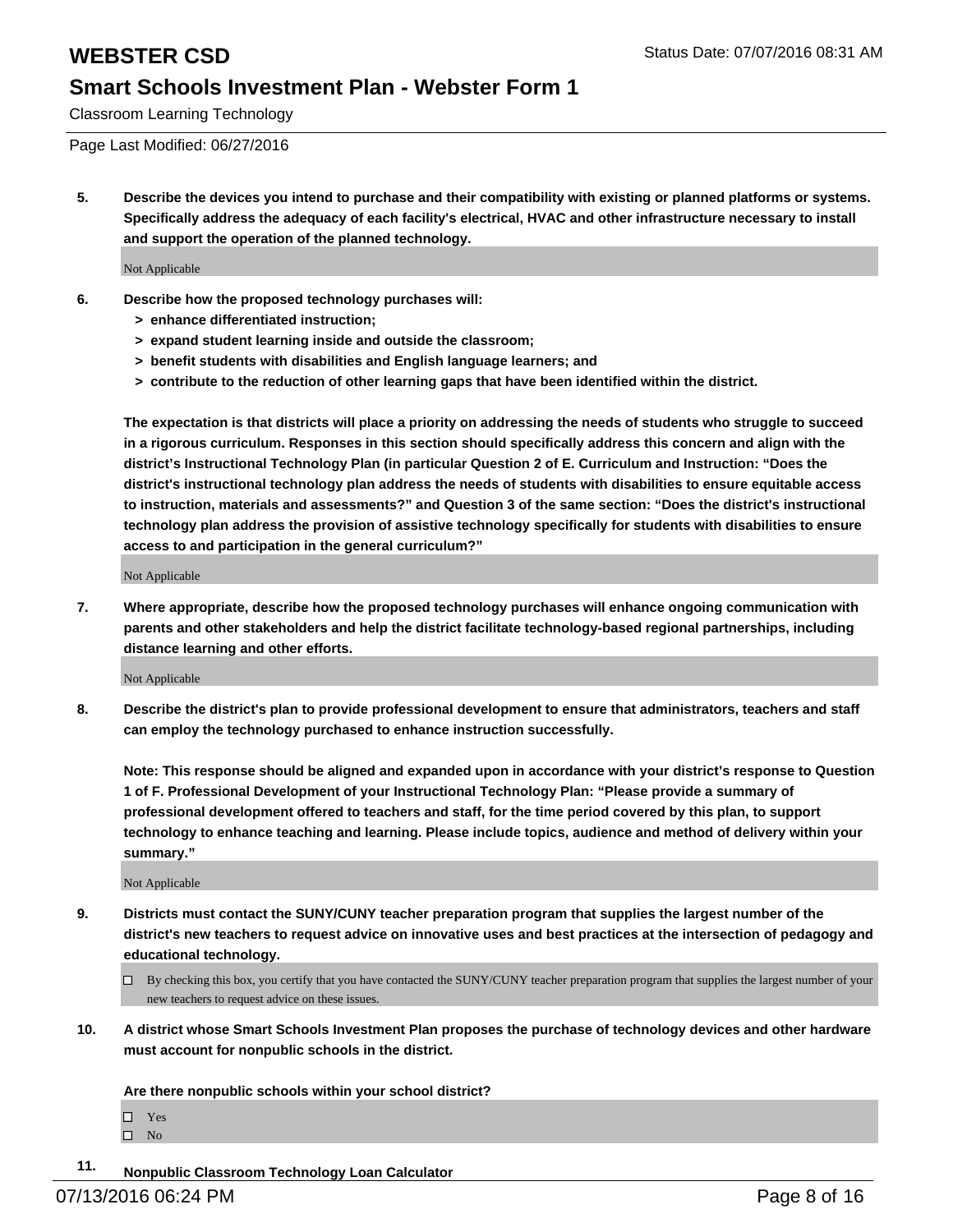Classroom Learning Technology

Page Last Modified: 06/27/2016

**The Smart Schools Bond Act provides that any Classroom Learning Technology purchases made using Smart Schools funds shall be lent, upon request, to nonpublic schools in the district. However, no school district shall be required to loan technology in amounts greater than the total obtained and spent on technology pursuant to the Smart Schools Bond Act and the value of such loan may not exceed the total of \$250 multiplied by the nonpublic school enrollment in the base year at the time of enactment.**

**See:**

**http://www.p12.nysed.gov/mgtserv/smart\_schools/docs/Smart\_Schools\_Bond\_Act\_Guidance\_04.27.15\_Final.pdf.**

|                                     | 1. Classroom<br>Technology<br>Sub-allocation | 2. Public<br>Enrollment<br>$(2014 - 15)$ | 3. Nonpublic<br><b>Enrollment</b><br>$(2014 - 15)$ | l 4. Sum of<br>Public and<br>Nonpublic<br>Enrollment | 5. Total Per<br>Pupil Sub-<br>lallocation | 6. Total<br>Nonpublic Loan<br>Amount                                                          |
|-------------------------------------|----------------------------------------------|------------------------------------------|----------------------------------------------------|------------------------------------------------------|-------------------------------------------|-----------------------------------------------------------------------------------------------|
| Calculated Nonpublic Loan<br>Amount |                                              |                                          |                                                    |                                                      |                                           | (No Response)   (No Response)   (No Response)   (No Response)   (No Response)   (No Response) |

**12. To ensure the sustainability of technology purchases made with Smart Schools funds, districts must demonstrate a long-term plan to maintain and replace technology purchases supported by Smart Schools Bond Act funds. This sustainability plan shall demonstrate a district's capacity to support recurring costs of use that are ineligible for Smart Schools Bond Act funding such as device maintenance, technical support, Internet and wireless fees, maintenance of hotspots, staff professional development, building maintenance and the replacement of incidental items. Further, such a sustainability plan shall include a long-term plan for the replacement of purchased devices and equipment at the end of their useful life with other funding sources.**

 $\Box$  By checking this box, you certify that the district has a sustainability plan as described above.

**13. Districts must ensure that devices purchased with Smart Schools Bond funds will be distributed, prepared for use, maintained and supported appropriately. Districts must maintain detailed device inventories in accordance with generally accepted accounting principles.**

 $\Box$  By checking this box, you certify that the district has a distribution and inventory management plan and system in place.

**14. If you are submitting an allocation for Classroom Learning Technology complete this table. Note that the calculated Total at the bottom of the table must equal the Total allocation for this category that you entered in the SSIP Overview overall budget.**

|                          | Sub-Allocation |
|--------------------------|----------------|
| Interactive Whiteboards  | (No Response)  |
| Computer Servers         | (No Response)  |
| <b>Desktop Computers</b> | (No Response)  |
| <b>Laptop Computers</b>  | (No Response)  |
| <b>Tablet Computers</b>  | (No Response)  |
| Other Costs              | (No Response)  |
| Totals:                  |                |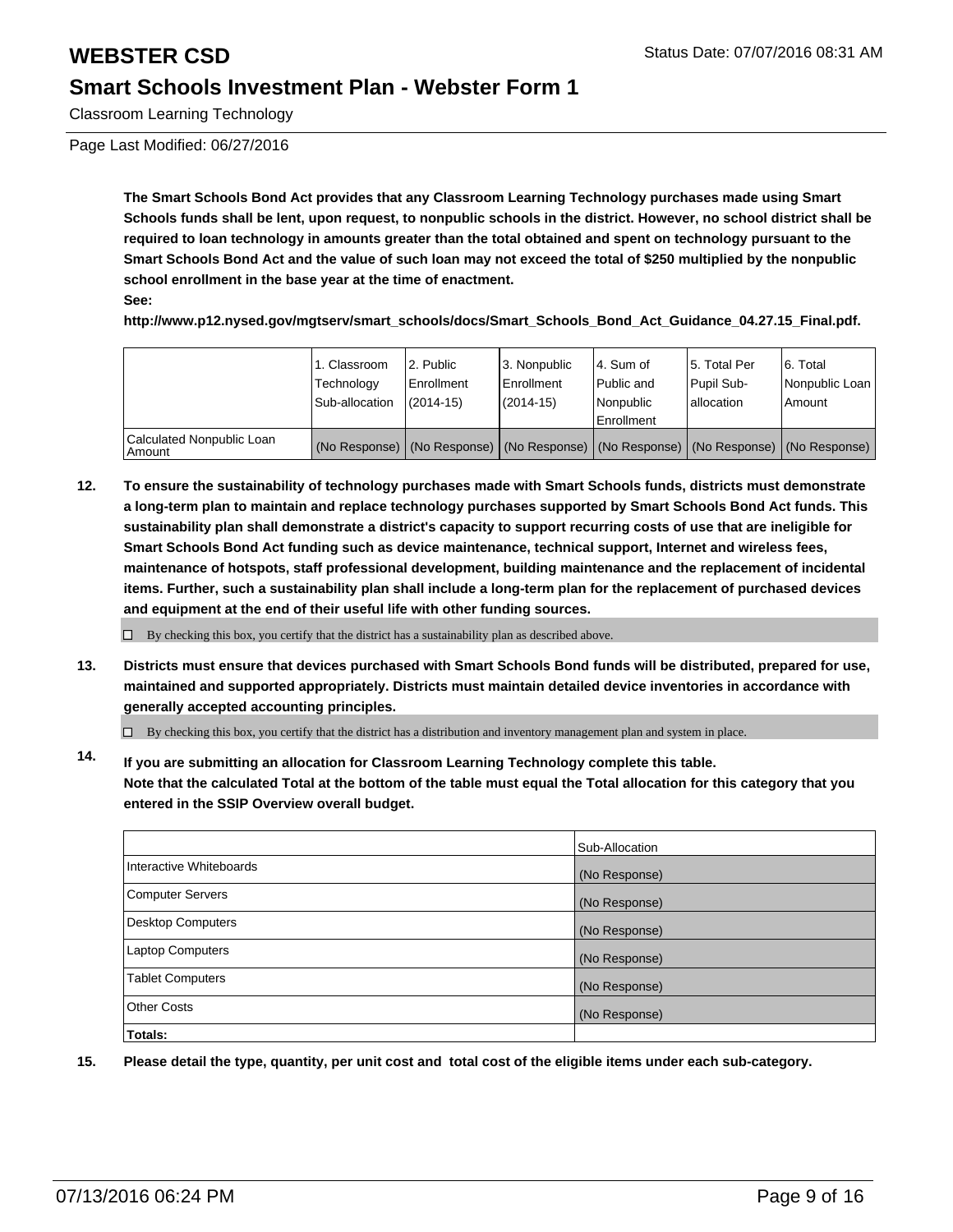Classroom Learning Technology

Page Last Modified: 06/27/2016

| Select the allowable expenditure | I Item to be Purchased | Quantity      | Cost per Item | Total Cost    |
|----------------------------------|------------------------|---------------|---------------|---------------|
| type.                            |                        |               |               |               |
| Repeat to add another item under |                        |               |               |               |
| each type.                       |                        |               |               |               |
| (No Response)                    | (No Response)          | (No Response) | (No Response) | (No Response) |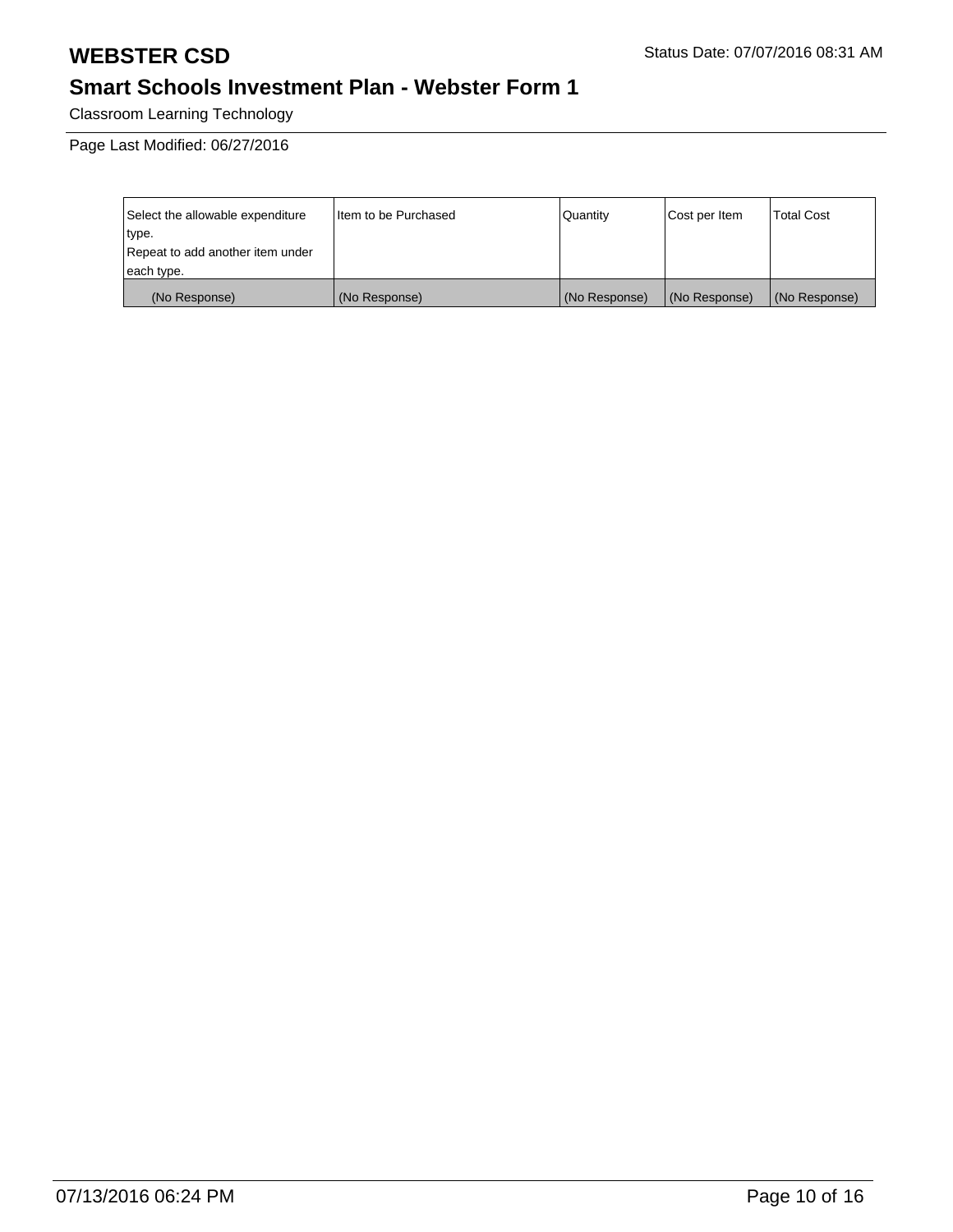Pre-Kindergarten Classrooms

Page Last Modified: 06/27/2016

**1. Provide information regarding how and where the district is currently serving pre-kindergarten students and justify the need for additional space with enrollment projections over 3 years.**

Not Applicable

- **2. Describe the district's plan to construct, enhance or modernize education facilities to accommodate prekindergarten programs. Such plans must include:**
	- **Specific descriptions of what the district intends to do to each space;**
	- **An affirmation that pre-kindergarten classrooms will contain a minimum of 900 square feet per classroom;**
	- **The number of classrooms involved;**
	- **The approximate construction costs per classroom; and**
	- **Confirmation that the space is district-owned or has a long-term lease that exceeds the probable useful life of the improvements.**

Not Applicable

**3. Smart Schools Bond Act funds may only be used for capital construction costs. Describe the type and amount of additional funds that will be required to support ineligible ongoing costs (e.g. instruction, supplies) associated with any additional pre-kindergarten classrooms that the district plans to add.**

Not Applicable

**4. All plans and specifications for the erection, repair, enlargement or remodeling of school buildings in any public school district in the State must be reviewed and approved by the Commissioner. Districts that plan capital projects using their Smart Schools Bond Act funds will undergo a Preliminary Review Process by the Office of Facilities Planning.**

| <b>Project Number</b> |  |
|-----------------------|--|
| (No Response)         |  |

**5. If you have made an allocation for Pre-Kindergarten Classrooms, complete this table.**

**Note that the calculated Total at the bottom of the table must equal the Total allocation for this category that you entered in the SSIP Overview overall budget.**

|                                          | Sub-Allocation |
|------------------------------------------|----------------|
| Construct Pre-K Classrooms               | (No Response)  |
| Enhance/Modernize Educational Facilities | (No Response)  |
| <b>Other Costs</b>                       | (No Response)  |
| Totals:                                  |                |

| Select the allowable expenditure | litem to be purchased | Quantity      | Cost per Item | <b>Total Cost</b> |
|----------------------------------|-----------------------|---------------|---------------|-------------------|
| type.                            |                       |               |               |                   |
| Repeat to add another item under |                       |               |               |                   |
| each type.                       |                       |               |               |                   |
| (No Response)                    | (No Response)         | (No Response) | (No Response) | (No Response)     |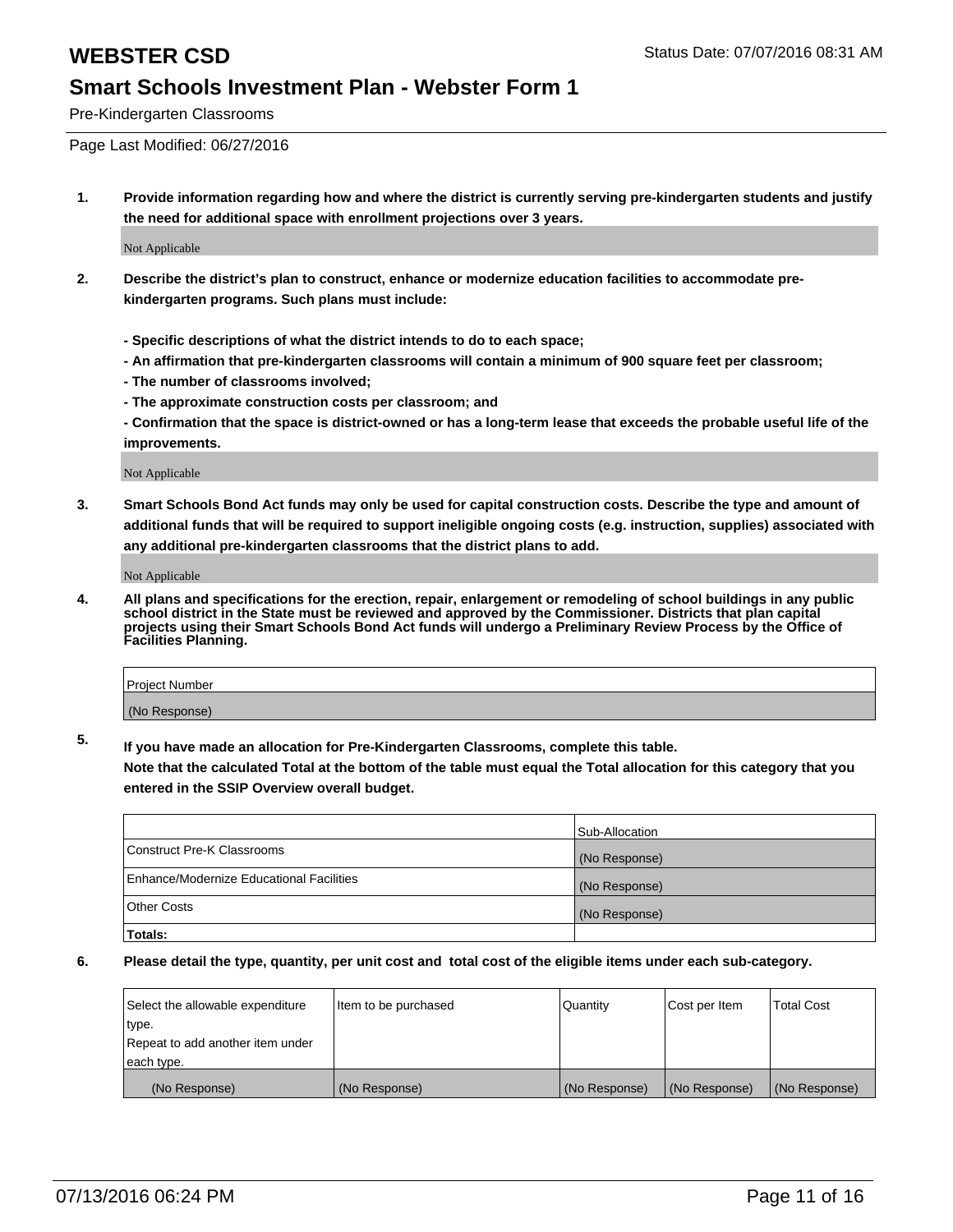Replace Transportable Classrooms

Page Last Modified: 06/27/2016

**1. Describe the district's plan to construct, enhance or modernize education facilities to provide high-quality instructional space by replacing transportable classrooms.**

Not Applicable

**2. All plans and specifications for the erection, repair, enlargement or remodeling of school buildings in any public school district in the State must be reviewed and approved by the Commissioner. Districts that plan capital projects using their Smart Schools Bond Act funds will undergo a Preliminary Review Process by the Office of Facilities Planning.**

| <b>Project Number</b> |  |
|-----------------------|--|
| (No Response)         |  |

**3. For large projects that seek to blend Smart Schools Bond Act dollars with other funds, please note that Smart Schools Bond Act funds can be allocated on a pro rata basis depending on the number of new classrooms built that directly replace transportable classroom units.**

**If a district seeks to blend Smart Schools Bond Act dollars with other funds describe below what other funds are being used and what portion of the money will be Smart Schools Bond Act funds.**

Not Applicable

**4. If you have made an allocation for Replace Transportable Classrooms, complete this table. Note that the calculated Total at the bottom of the table must equal the Total allocation for this category that you entered in the SSIP Overview overall budget.**

|                                                | Sub-Allocation |
|------------------------------------------------|----------------|
| Construct New Instructional Space              | (No Response)  |
| Enhance/Modernize Existing Instructional Space | (No Response)  |
| Other Costs                                    | (No Response)  |
| Totals:                                        |                |

| Select the allowable expenditure | Item to be purchased | Quantity      | Cost per Item | <b>Total Cost</b> |
|----------------------------------|----------------------|---------------|---------------|-------------------|
| type.                            |                      |               |               |                   |
| Repeat to add another item under |                      |               |               |                   |
| each type.                       |                      |               |               |                   |
| (No Response)                    | (No Response)        | (No Response) | (No Response) | (No Response)     |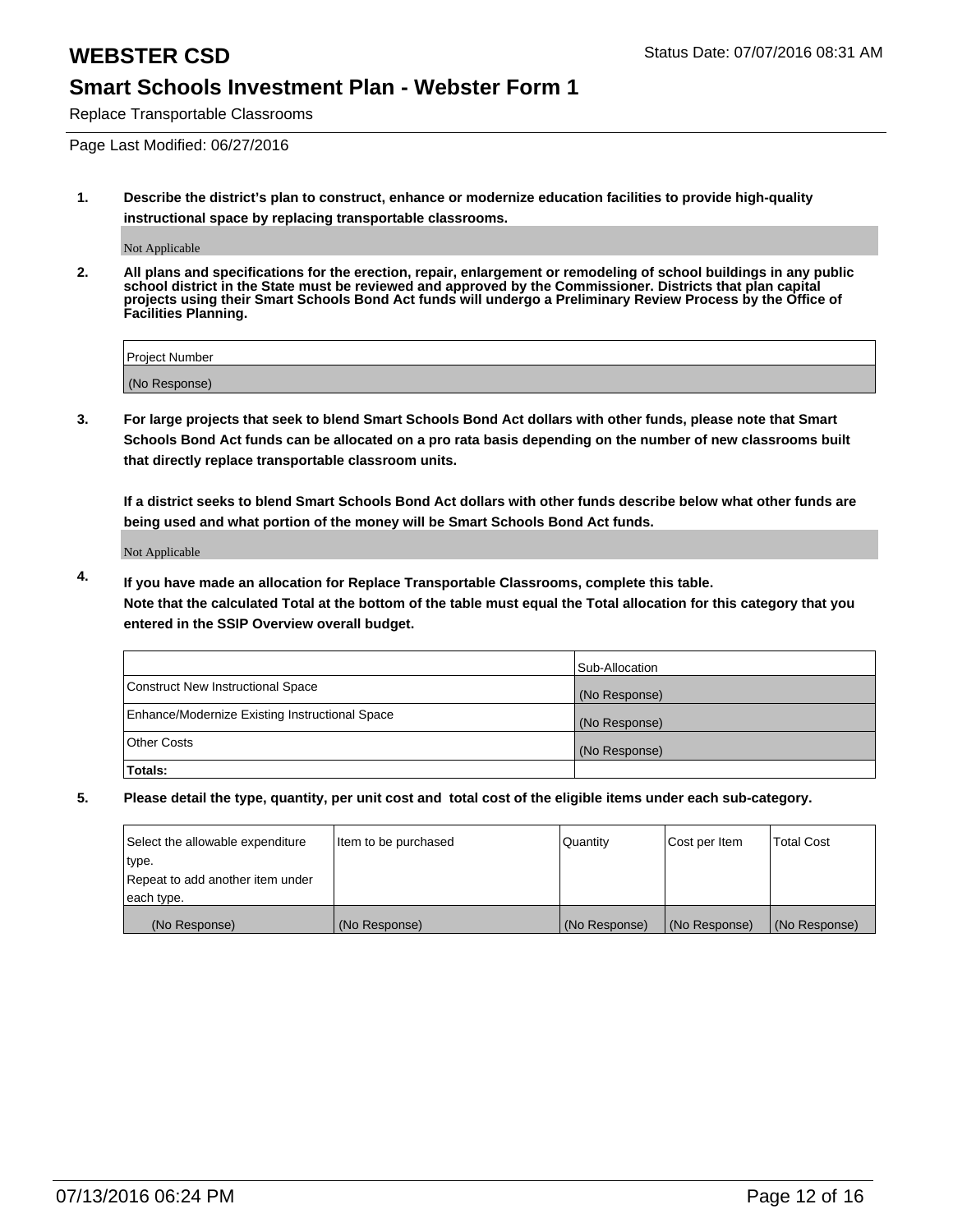High-Tech Security Features

Page Last Modified: 06/28/2016

### **1. Describe how you intend to use Smart Schools Bond Act funds to install high-tech security features in school buildings and on school campuses.**

1. The district will engage in adding the following at all 11 buildings: key card readers at outside access doors, rekey outside access doors, new internal door hardware (internal locking mechanisms), replace outdated outdoor security cameras, add additional outside security cameras (all buildings), replace indoor security cameras (secondary level), add additional indoor security cameras to main office and hallway areas at elementary levels. The district will also increase server storage capacity and backup capabilities to handle the additional camera installation. The IP based paging system allows our current building paging system to become network based and linked together across multiple buildings. The paging system at the building can then be integrated with the District's IP phone system allowing paging from any phone within the building. Under the current system paging must be done from a main office or assistant principals office requiring additional time and the ability to be able to physically access the system. This system would allow any staff member to notify the entire building of an emergency quickly. It will also allow us to pre-load emergency messages into the system for both audible and visual deployment. Finally it will allow access via a web interface allowing multiple buildings to be paged at the same time. This could be especially vital should an event have the potential to impact multiple locations.

**2. All plans and specifications for the erection, repair, enlargement or remodeling of school buildings in any public school district in the State must be reviewed and approved by the Commissioner. Districts that plan capital projects using their Smart Schools Bond Act funds will undergo a Preliminary Review Process by the Office of Facilities Planning.** 

| Project Number        |
|-----------------------|
| 26-19-01-06-7-999-SB1 |
| 26-19-01-06-7-999-002 |
|                       |

### **3. Was your project deemed eligible for streamlined Review?**

- □ Yes **☑** No
- **4. Include the name and license number of the architect or engineer of record.**

| <sup>1</sup> Name        | License Number |
|--------------------------|----------------|
| Victor J. Tomaselli, AIA | 17193          |

**5. If you have made an allocation for High-Tech Security Features, complete this table.**

**Note that the calculated Total at the bottom of the table must equal the Total allocation for this category that you entered in the SSIP Overview overall budget.**

|                                                      | Sub-Allocation |
|------------------------------------------------------|----------------|
| Capital-Intensive Security Project (Standard Review) | l 0            |
| Electronic Security System                           | 967,920        |
| <b>Entry Control System</b>                          | 195,109        |
| Approved Door Hardening Project                      | (No Response)  |
| <b>Other Costs</b>                                   | l 0            |
| Totals:                                              | 1,163,029.00   |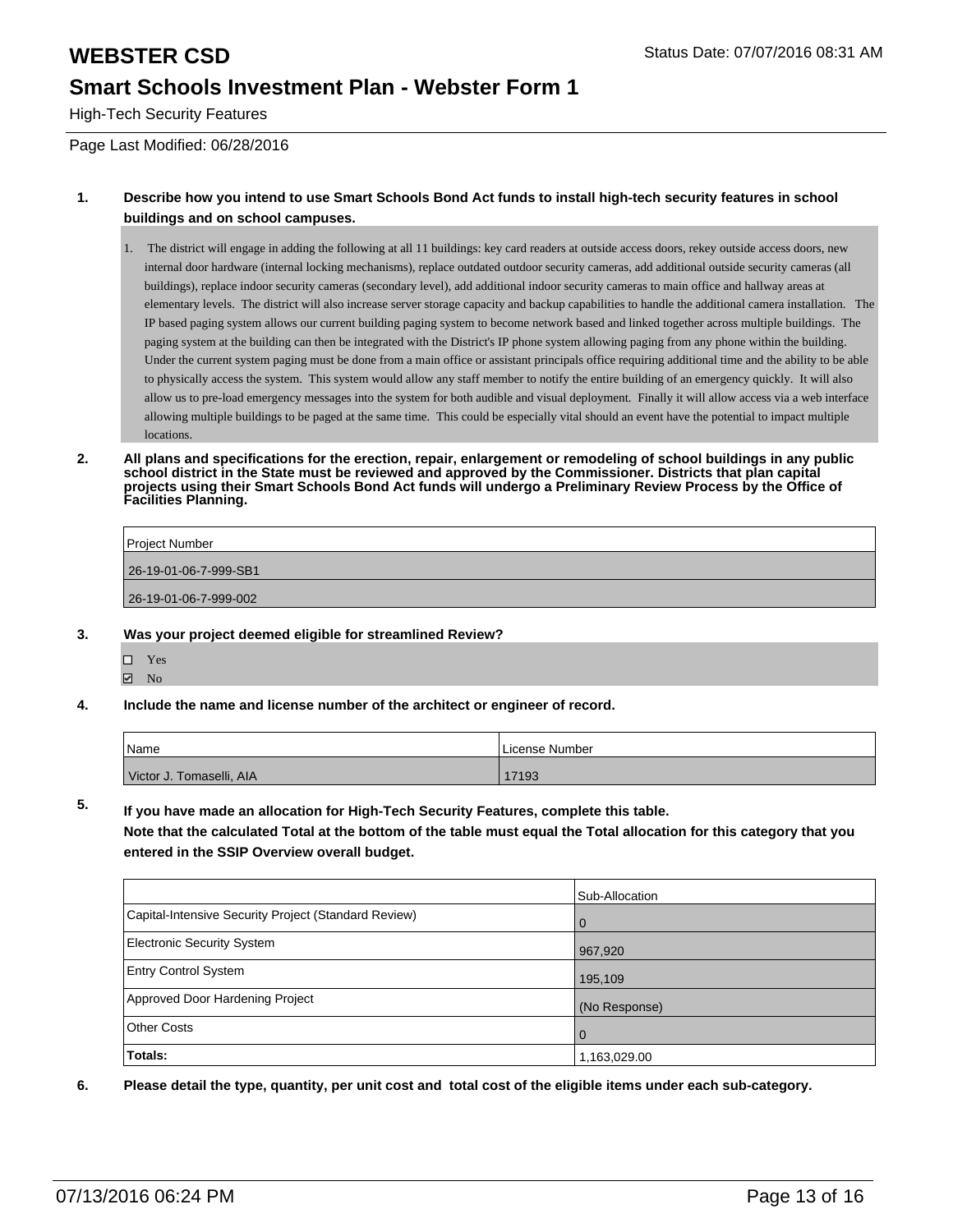High-Tech Security Features

Page Last Modified: 06/28/2016

| Select the allowable expenditure<br>type.<br>Repeat to add another item under<br>each type. | Item to be purchased                                                                                                                        | Quantity        | Cost per Item | <b>Total Cost</b> |
|---------------------------------------------------------------------------------------------|---------------------------------------------------------------------------------------------------------------------------------------------|-----------------|---------------|-------------------|
| <b>Electronic Security System</b>                                                           | Replacement DVTEL CM-6208-11-i<br><b>Security Camera</b>                                                                                    | 130             | 1,157         | 150,410           |
| <b>Electronic Security System</b>                                                           | Replacement DVTEL CM-3102-01-i<br><b>Security Camera</b>                                                                                    | 10              | 608           | 6,080             |
| <b>Electronic Security System</b>                                                           | Replacement DVTEL CP-4221-201<br><b>Security Camera</b>                                                                                     | 2               | 2,362         | 4,724             |
| <b>Electronic Security System</b>                                                           | Replacement DVTEL CB-6208-11-i<br><b>Security Camera</b>                                                                                    | 23              | 1,157         | 26,611            |
| <b>Electronic Security System</b>                                                           | Additional DVTEL USS ENT 48H5-40<br>Server Storage                                                                                          | 10 <sup>1</sup> | 23,566        | 235,660           |
| <b>Electronic Security System</b>                                                           | Replacement DVTEL CB-WLBX-62<br>Wall Junction Box Upgrades -<br>Replacement                                                                 | 23              | 117           | 2,691             |
| <b>Electronic Security System</b>                                                           | New DVTEL CM-6208-11-i Security<br>Camera                                                                                                   | 114             | 1,157         | 131,898           |
| <b>Electronic Security System</b>                                                           | New DVTEL CM-3102-01-i Security<br>Camera                                                                                                   | 14              | 608           | 8,512             |
| <b>Electronic Security System</b>                                                           | New DVTEL CB-6208-11-i Security<br>Camera                                                                                                   | 98              | 1,157         | 113,386           |
| <b>Electronic Security System</b>                                                           | New DVTEL CB-WLBX-62 Wall<br>Junction Box Upgrades                                                                                          | 98              | 117           | 11,466            |
| <b>Electronic Security System</b>                                                           | Camera License Fee                                                                                                                          | 245             | 183           | 44,835            |
| <b>Electronic Security System</b>                                                           | <b>INSTALL AN IP BASED PAGING &amp;</b><br><b>INTERCOM SYSTEM FOR SPRY</b><br>MIDDLE SCHOOL.                                                | 1               | 18,274        | 18,274            |
| <b>Electronic Security System</b>                                                           | INSTALL AN IP BASED PAGING AND<br><b>INTERCOM SYSTEM at</b><br>SCHROEDER HIGH SCHOOL.                                                       | 1               | 22,953        | 22,953            |
| <b>Electronic Security System</b>                                                           | UPGRADE THE EXISTING BUILDING<br>SYSTEMS TO AN IP BASED<br>PROCESSOR SYSTEM.                                                                | $\mathbf{1}$    | 49,890        | 49,890            |
| <b>Entry Control System</b>                                                                 | <b>INTERIOR AND EXTERIOR KEY</b><br><b>ENTRY MECHINISMS</b>                                                                                 | 514             | 171           | 87,894            |
| <b>Electronic Security System</b>                                                           | <b>LED Panel boards for notification</b><br>system placed in common areas<br>(gyms, pool areas, etc) that are away<br>from PA sound systems | 46              | 3,055         | 140,530           |
| <b>Entry Control System</b>                                                                 | Miniprox Card Reader Model Number<br>5365EGP00                                                                                              | 95              | 165           | 15,675            |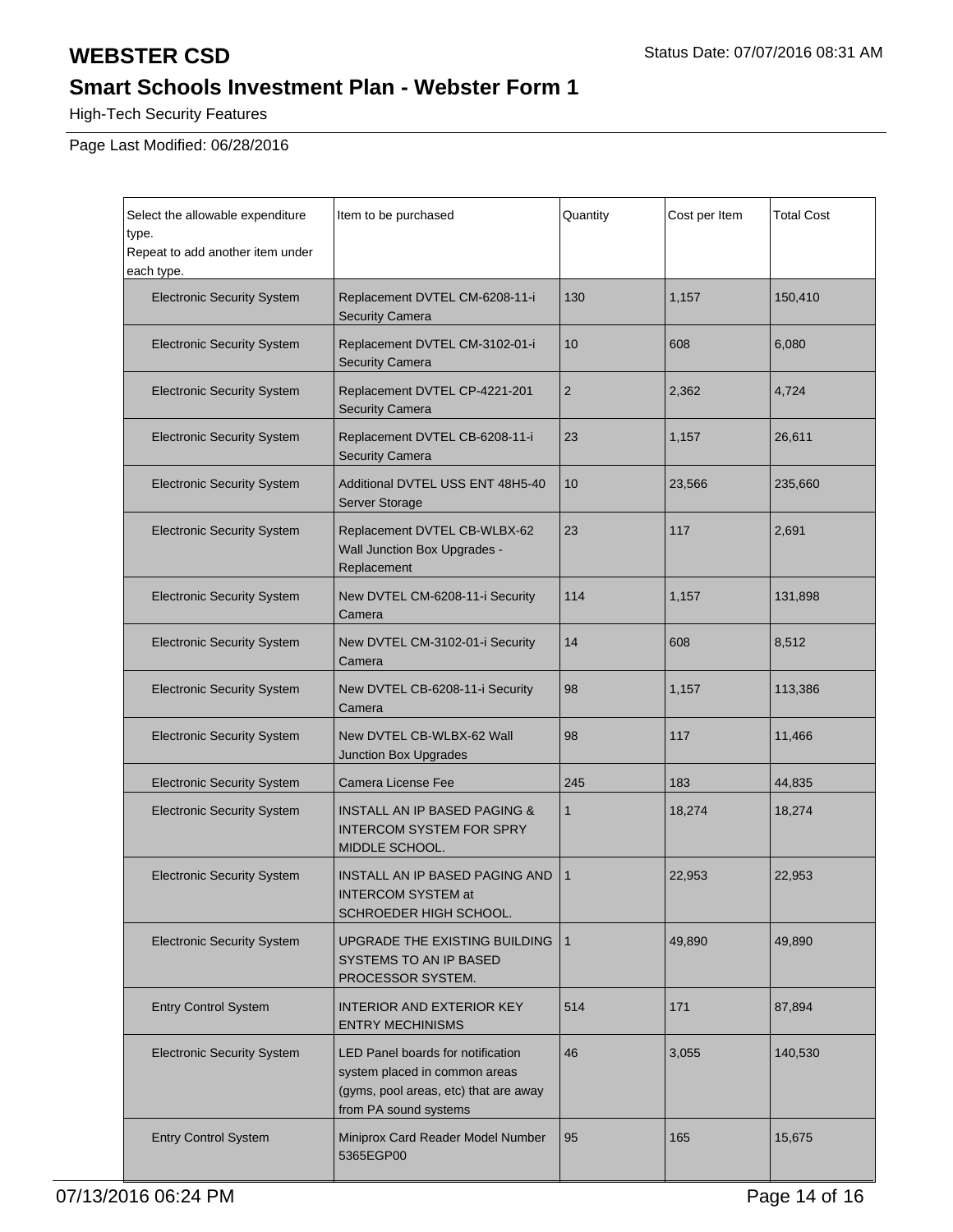High-Tech Security Features

Page Last Modified: 06/28/2016

| <b>Entry Control System</b> | AssaAbloy Electric Strike Mobel<br>Number 9600-12/24-630 | 95 | 288   | 27,360 |
|-----------------------------|----------------------------------------------------------|----|-------|--------|
| <b>Entry Control System</b> | 4 Door Controller Model Number ACX- 14<br>$\overline{4}$ |    | 3,000 | 12.000 |
| <b>Entry Control System</b> | 8 Door Controller Model Number ACX-<br>8                 | 8  | 3,600 | 28,800 |
| <b>Entry Control System</b> | 4 conductor cable, 1000' box 4C18-<br>CMP-NA-RBFG-GCC    | 20 | 332   | 6,640  |
| <b>Entry Control System</b> | 6 conductor cable, 1000' box 6C18FS-<br>CMP-NA-RBFG-GCC  | 20 | 837   | 16.740 |